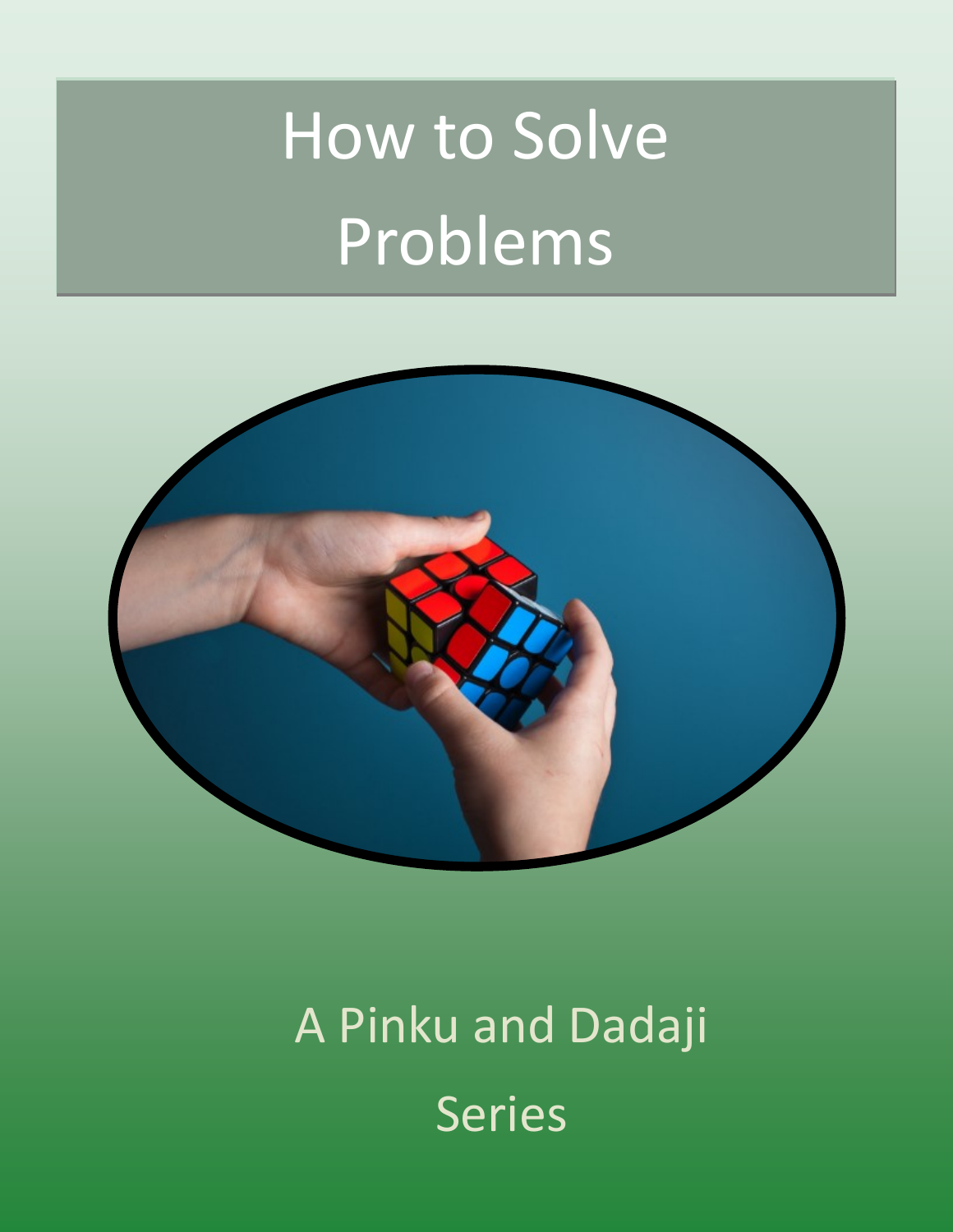#### *Problems are meant to be solved*

Pinku: Good morning Dadaji.

Dadaji: Good morning Pinku. So, what's up today?

Pinku: Nothing Dadaji, I was just thinking how to solve problems. There are lot many problems in life, in our school, in our society. Why there are so many problems Dadaji?

Dadaji: Problems are good, without problems life will be pointless. Problems will enhance your thinking, problems will pave path to what you wish to achieve, and problems let you improve in each step of your life. But Pinku, if you sit on a problem by doing nothing, than you are increasing your problems. If the quantum of problems increases beyond your control, that mean you are not in control and something is not correct with you. Correct yourself first and then tackle the problems.

Pinku: But mostly I see people complain, worry and cry about problems.

Dadaji: Very true Pinku…Problems are meant to be solved, but unfortunately, a lot of us choose to complain, worry, and cry about them. The other problem is that we always hope for



#### One Cannot Sit on a

#### Problem Doing Nothing

easy fix for every problem i.e. erase that problem in a single stroke. But the problem is that all problems do not come with single stroke fixes as there are certain problems which form chains of other problems built in each step of that problem. One should have that insight whether this problem can be resolved in one stroke or requires multiple strokes. If the problem requires multiple strokes, don't try to figure out solution all at once instead one should take small steps one after the other to avoid slipups, goof ups and the solution is found by itself.

Pinku: Uh! You made it so simple Dadaji. Is there any instant solution to any problem?

Dadaji: There is no formula built as on date which gives instant solution to the problems Pinku. Einstein said **"If I had an hour to solve a problem I'd spend 55 minutes thinking about the problem and 5 minutes thinking about solution".** This is a similar thought we have been taught since childhood **"First sharpen your axe before you start to cut trees".** In short to solve a problem, stay calm, think before you act, digest information thoroughly, stay on task longer, give up less easily.

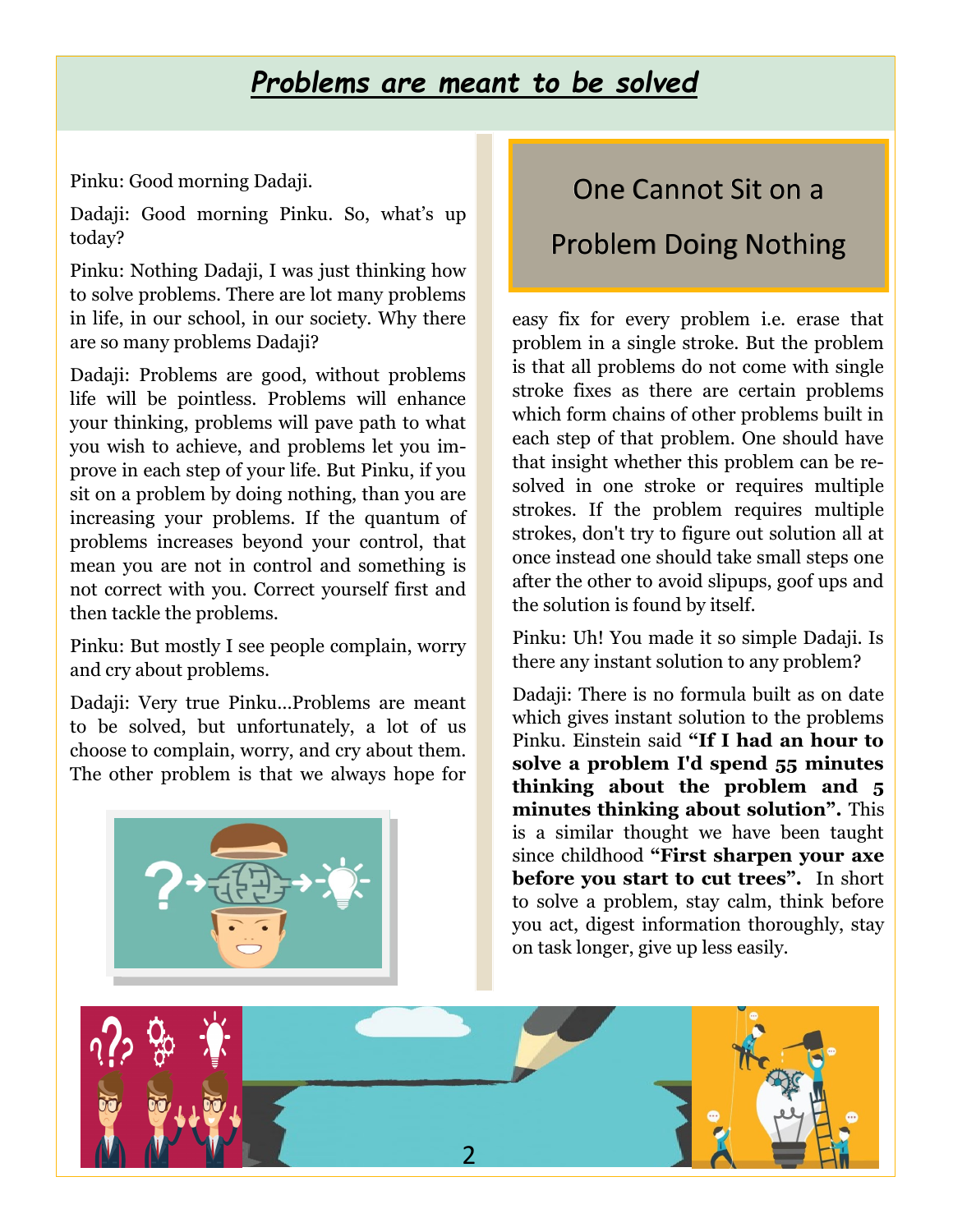#### *Ask yourself five Why's*

Pinku: Will problems have a permanent fix Dadaji?

Dadaji: Well! Say you have a lot of weed growing in your lawn. If you remove the weed using a lawnmower, will that solve the problem? Temporarily yes. Visually, the garden looks good. However, you probably know that this is only at the surface level. After a short period of time, the weed will grow back. So how do you fix this long term? The solution is by removing the weed from the root. Understanding the root cause is central toward resolving our all problems. Once the root has been removed, the effects will also get addressed accordingly.

Pinku: Ah! Great example Dadaji…Is there any strategy that you can suggest to solve problems.

Dadaji: Yes Pinku… For many years, the Japanese have approached the process of problemsolving with a strategy known as "the Five Whys". In its simplest form, many Japanese will ask themselves "why?" five times when they're confronted with a problem. By the time the fifth "why?" is answered, they believe they will have found the ultimate cause of the problem. Asking "why" repeatedly direct one's focus toward



## Solution of a Problem Should be Long Term and Sustainable.

root-cause, enabling problem to be solved and solution to be found in a long-term, sustainable way.

Pinku: Oh Great! That's the reason that country is so rich in culture and even economically.

Dadaji: Bang on Pinku… You got the logic now. Last time you failed in Maths correct?

Pinku: Yes Dadaji.

Dadaji: Let us try five why's to understand.

1 st: Why you were not able to score even the minimum pass mark?

Pinku: Dadaji Because I left 5 questions which I was not prepared.

Dadaji: 2nd: Why did you miss these five questions?

Pinku: Because I was absent when chapter 2 and chapter 4 were being taught in school.

Dadaji: 3rd: Why didn't you prepare yourself with chapter 2 and 4 when you knew that you were absent?

Pinku: Because tuition teacher was sick and hence, I could not prepare for chapter 2 and chapter 4.

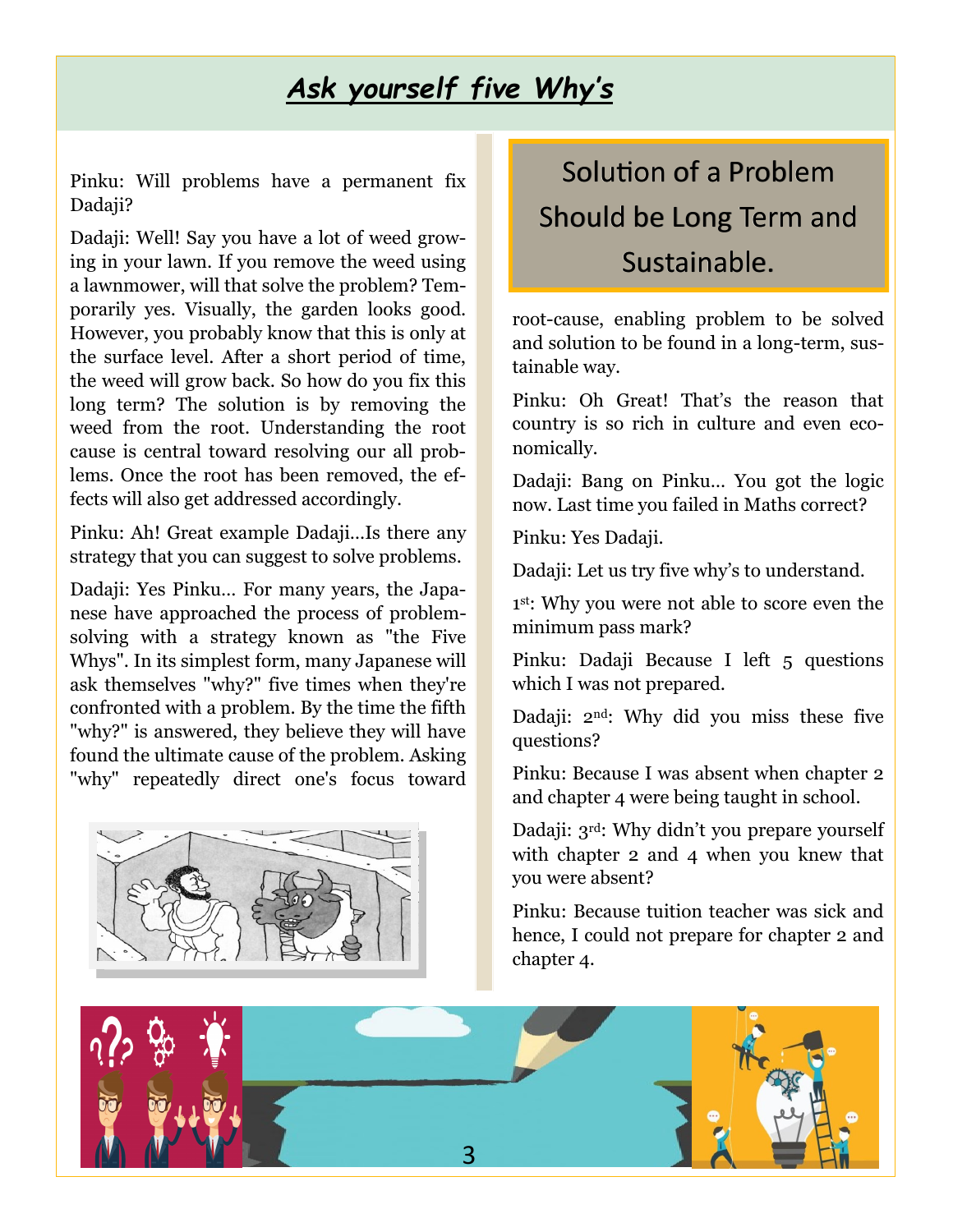#### *Effectively communicate the problem*

Dadaji: 4th: Why didn't you ask your parents to teach you?

Pinku: Because I thought those chapters might not come in examination.

Dadaji: You see Pinku you have got the solution in 4th Why itself. You should have asked your parents to guide you in order to teach these chapters which you did not do. So the root cause is the same which I explained you earlier. Sitting on the problem while you know there is a problem and doing nothing about it. You did not take guidance from anyone else. That's the reason you failed in the exams.

Pinku: Oh God! This works

Dadaji: Yes it does…that's not all Pinku; problem solving requires transparent communication where everyone's concerns and points of view are freely expressed. I've seen one too many times how difficult it is to get to the root of the matter in a timely manner when people do not speak-up.

Pinku: What exactly do you mean by that Dadaji?

Dadaji: What I meant was when a solution to a problem is discussed in a group; everyone should participate and put their views across the table. Most of the people don't do it due to some fear in their minds.

Pinku: What type of fears Dadaji?



#### Negligence Leads to

#### Problems

Dadaji: Well! "If I put my point, people may laugh", "what if my idea is rejected? "," Am I exposing somebody else's wrong doing and that second person may create problems to me", so on and so forth.

Pinku: Hmm… That makes a lot sense. So what should one do then?

Dadaji: Pinku, communication is a fundamental necessity. Effective communication towards problem solving happens only when a) An open dialogue between people who trust each other's intentions and

b) Each member feels that they are in a safe environment to share why they believe the problem happened.

Pinku: Hmm… well said Dadaji.

Dadaji: The communication problems come when people work in silos.

Pinku: Silo and what is that?

Dadaji: Silo is a mentality of a group or a person who deliberately avoid sharing of information with others or other groups who also have common interests.

Pinku: But why silos happen?

Dadaji: Silo's happen mainly because of attitude issues.

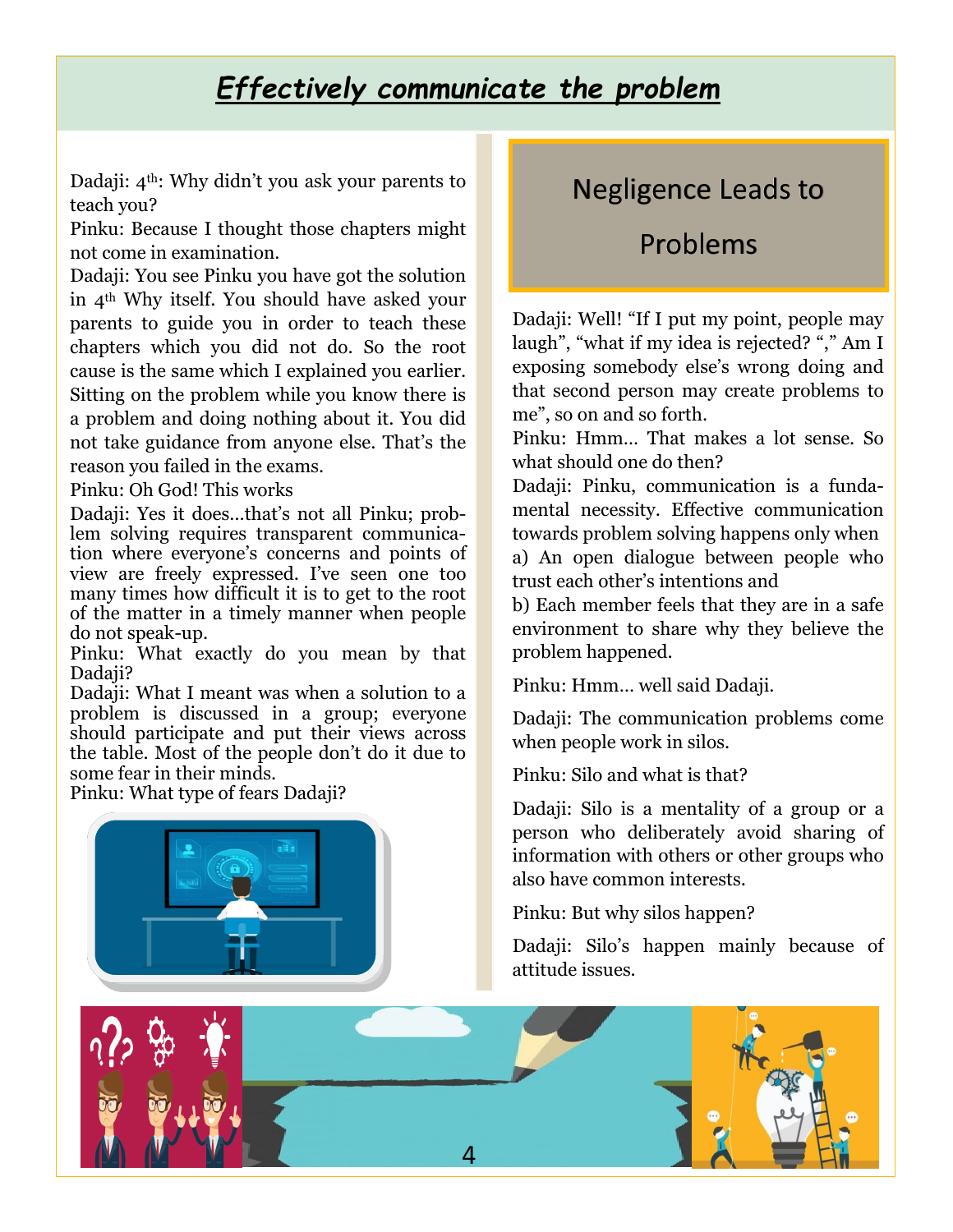#### *Problems and conflicts will happen*

#### Pinku: Meaning?

Dadaji: Meaning the mentality of "If I share this idea" a) what's in it for me? B) Am I going to be benefited? C) There will not be any difference even if I share my ideas, so on and so forth.

Pinku: Ok… how do people see the problems?

Dadaji: People tend to see a problem as a problem. There are two reasons why we tend to see a problem as a problem 1. It has to be solved and they are not sure how to find the best solution, and 2. There will probably be conflicts about what the best solution is as most of us tend to be "conflict-averse". We don't feel comfortable dealing with conflict and we tend to have the feeling that something bad is going to happen.

Pinku: Then how to overcome this Dadaji?

Dadaji: Well! There are two important things to remember about problems and conflicts 1. They happen all the time and they are opportunities to improve and 2. They are actually providing us with information that we can use to fix what needs fixing and do a better job. Just a change in mindset will bring in lots of opportunities to improve.



## Problems Cannot be Solved When in Stress or Anxiety

Pinku: Why problems cause anxiety Dadaji?

Dadaji: Good question Pinku. Problems become more difficult when there is no obvious solution for it or strategies that you have tried in the past don't work. These types of problems cause a great deal of stress and anxiety and require new and different strategies to deal with.

Pinku: How do you identify that there is a problem?

Dadaji: Ah! That's a great question Pinku. Your instinct decides any issue to be a problem or it is just a quick fix. As a first step, it is important to realize that there is a problem. Because issues can cause anxiety, many people will try to avoid, ignore or procrastinate when dealing with them and suddenly issues become problems and then they start reacting/action the problem. The best way to deal is to kill every issue as and when they arise before they get converted to a problem.

Pinku: That's a great idea Dadaji. What should be the most appropriate strategy solving a problem Dadaji?

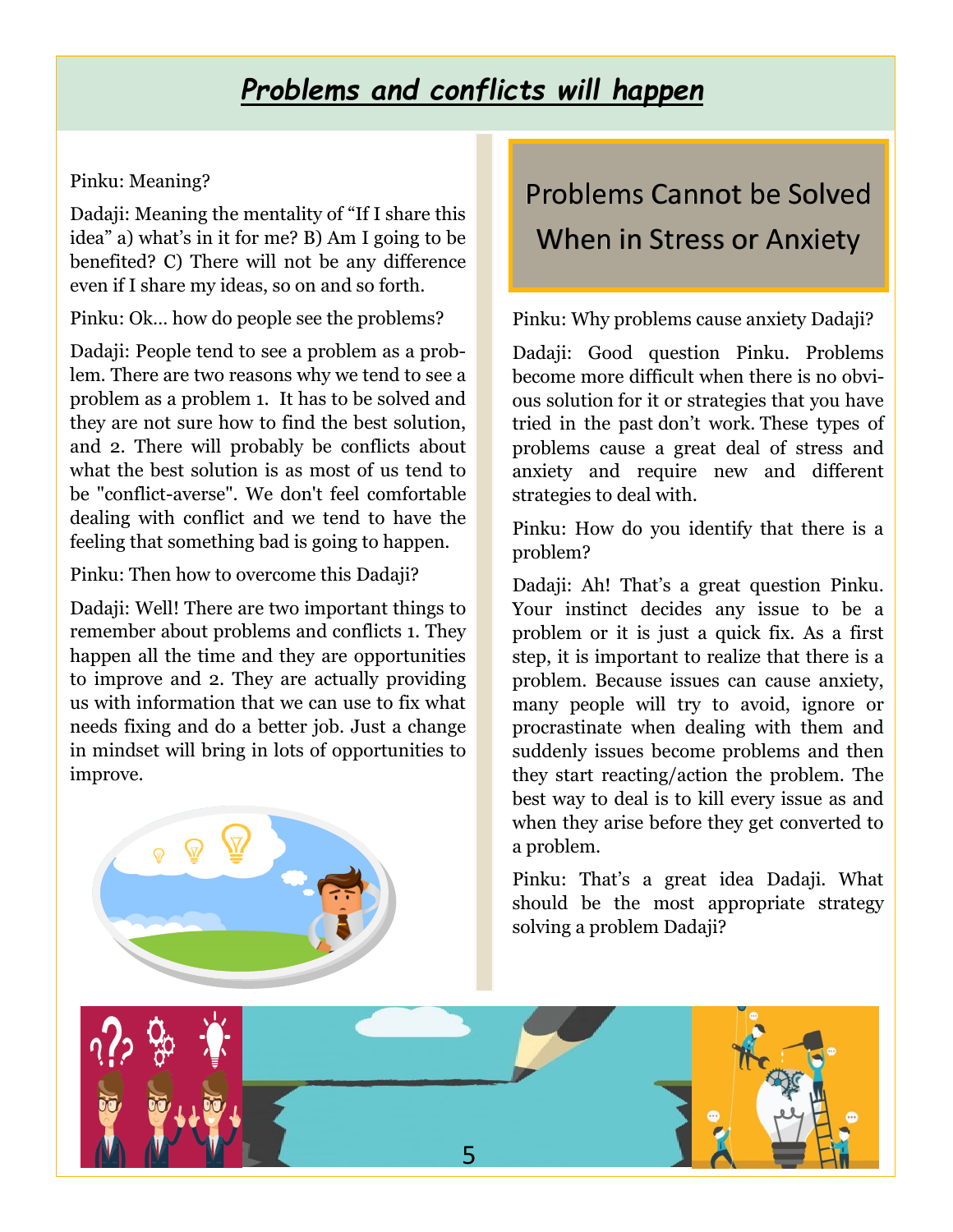#### *Problems once resolved can reappear*

There is no one strategy which can solve every problem. Instead there are several strategies that people use to solve problems. Let's see some of them:

- 1. Create visual images: Many problem-solvers find it useful to create "mind pictures" of a problem and its potential solutions prior to working on the problem. Mental imaging allows the problem-solvers to map out many dimensions of a problem and "see" it clearly.
- 2. Guesstimate: Some people try trial-anderror approach to problem-solving.
- 3. Create a systematic list: Recording information in list form is a process used quite frequently to map out a plan of attack for defining and solving problems.
- 4. Create a table: A table is an orderly arrangement of data. When people have opportunities to design and create tables of information, they begin to understand that they can group and organize most data relative to a problem.
- 5. Work backward: It's frequently helpful for people to take the data presented at the end



#### Problem has

#### Multiple Solutions

of a problem and use a series of computations to arrive at the data presented at the beginning of the problem.

6. Look for a pattern: Looking for patterns is an important problem-solving strategy because many problems are similar and fall into predictable patterns. A pattern, by definition, is a regular, systematic repetition and may be numerical, visual, or behavioral.

Pinku: Wow great strategies Dadaji. What should I do if a problem is resolved?

Dadaji: There is no guarantee that once a problems is resolved, it will not re-appear. The problem with problems is their reoccurrences. Hence, always try to find a permanent fix. However, if these problems tend to be re-occurring, you should have stepwise strategies already defined through your previous experience to avoid them or kill them again if occurred. Not only that Pinku, after a problems is resolved, there are certain questions which are required to be answered properly.

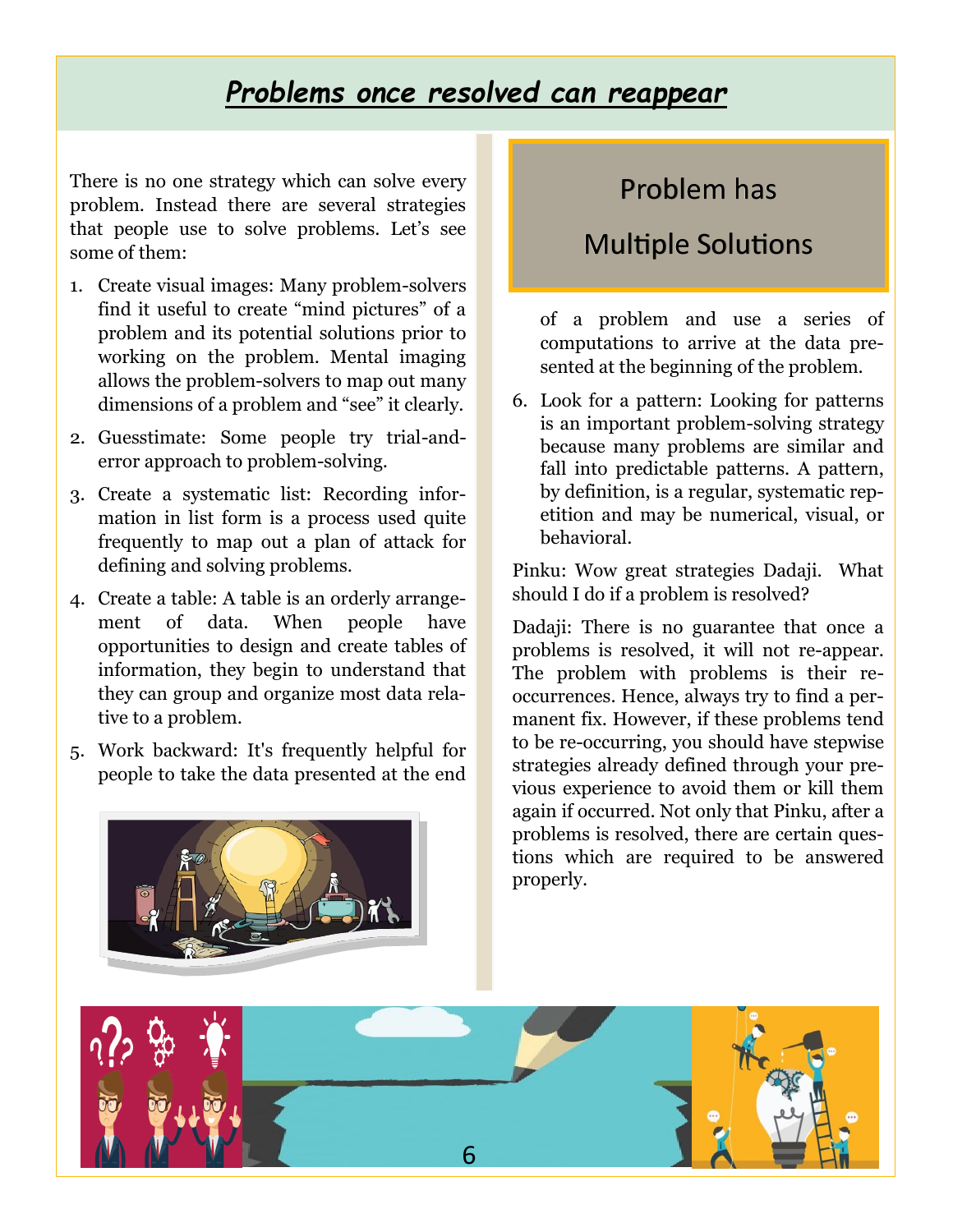#### *Juggle priorities' to solve problems*

- A. How often does the problem occur?
- B. How many people are affected?
- C. For what amount of time are they affected?
- D. How severe (significant) is the effect?
- E. How important is the problem or goal perceived to be by others?
- F. How effective are efforts to address it likely to be?
- G. Are there any likely negative impacts of addressing the problem?

These are called side effects or aftermath of problems that have been resolved.

Pinku: Isn't that every problem require behavior change in a person?

Dadaji: Hmm… Not exactly, but, you always have to unlearn to learn. As I told you Pinku earlier also that every problem is unique and always old techniques that you are aware of from your past experience may not help you fully. You may not change your behavior however, you might definitely seek a change in the way you see a problem. Hope it makes sense to you Pinku.



#### Attitude Turns

#### Problems into Blessings

Pinku: Yes! It does make sense to me Dadaji. I have a problem that I am unable to prioritize things. What should I do?

Dadaji: Well! You know that sinking feeling you have when there's too much on your plate Isn't it Pinku? When you try to tackle your tasks by priority, but it feels like everything's important, don't get overwhelmed; it's a problem that everyone faces at some point or another, and while it's difficult to skillfully juggle multiple priorities and competing responsibilities, it's not impossible. Even if everything on your plate is supposed to be equally important, you still need a way to break down which ones you spend your time on, and how you slice up your time. If you're prioritizing tasks that involve other people, like your family, friends or teachers talk to them. Find out from them the deliver time of each task that you have in hand. You can also ask someone if they can lend a hand. Set expectations with others for when you'll get your work done for them, and set expectations with yourself for when you'll have time to work on your own tasks.

Pinku: How attitude plays an important role in facing problems Dadaji.

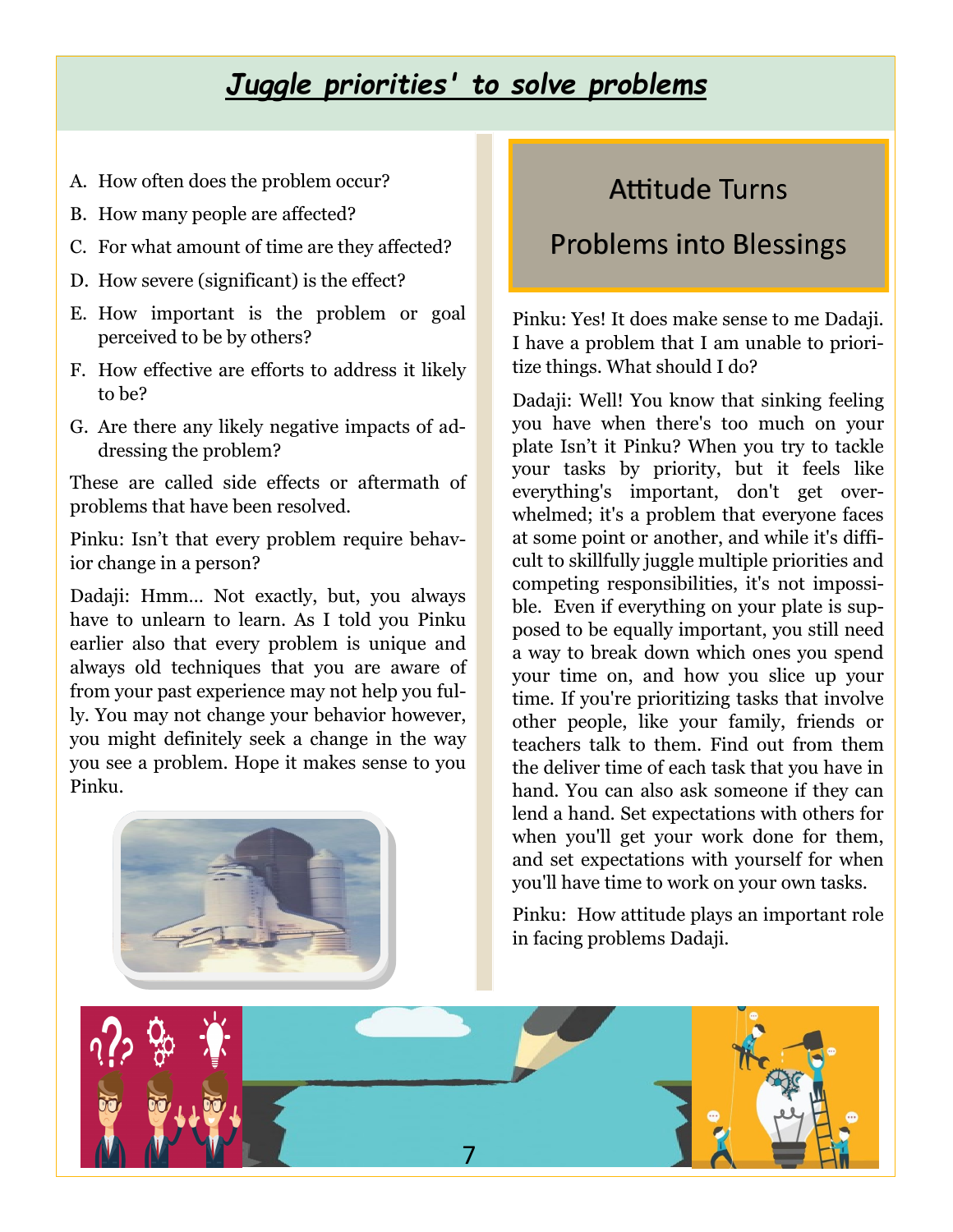#### *Change your attitude to solve a problem*

Dadaji: I read this message in "What's app". One of my friends forwarded this to me and I liked it. I want to share this with you as well Pinku. Here it goes:

If A B C D E F G H I J K L M N O P Q R S T U V W X Y Z is equal to 1 2 3 4 5 6 7 8 9 10 11 12 13 14 15 16 17 18 19 20 21 22 23 24 25 26. Then,

 $H+A+R+D+W+O+R+K =$ 8+1+18+4+23+15+18+11= 98%  $K+N+O+W+L+E+D+G+E =$  $11+14+15+23+12+5+4+7+5=96%$  $L+U+C+K = 12+21+3+11 = 47%$ (None of them makes 100%)... Is it Money? ... ...No!!!!!  $13+15+14+5+25 = 72%$ Leadership? ... ...NO!!!!

 $12+5+1+4+5+18+19+8+9+16 = 89%$ 

Every problem has a solution, only if we perhaps change our

> "All birds find shelter during a rain. But the eagle avoids rain by flying above the clouds. Problems are common, but attitude makes the difference

#### Problems are not in our

Control, but Solutions are...

"ATTITUDE"  $1+20+20+9+20+21+4+5 = 100\%$ 

Pinku: Uh! That was a great message that your friend forwarded to you.

Dadaji you are aware that everything that that happens in our life is beyond our control then, how can we solve the problems if nothing is in our control?

Dadaji: That's an exceptional question Pinku. It's true that we cannot always control everything that happens to us in this life, but we can control how we respond to each of the problem that we encounter.

Pinku: Correct Dadaji at least response is in our control. In the above example you have shown that leadership is 89%. If that is correct then how leadership is solving problems.

Dadaji: Well! Leadership is solving problems as rightly said by you Pinku. If you are a class monitor and the day your co-students stop bringing you their problem is the day you have stopped leading them. They have either lost confidence that you can help or concluded you do not care. Either case is a failure of leadership.

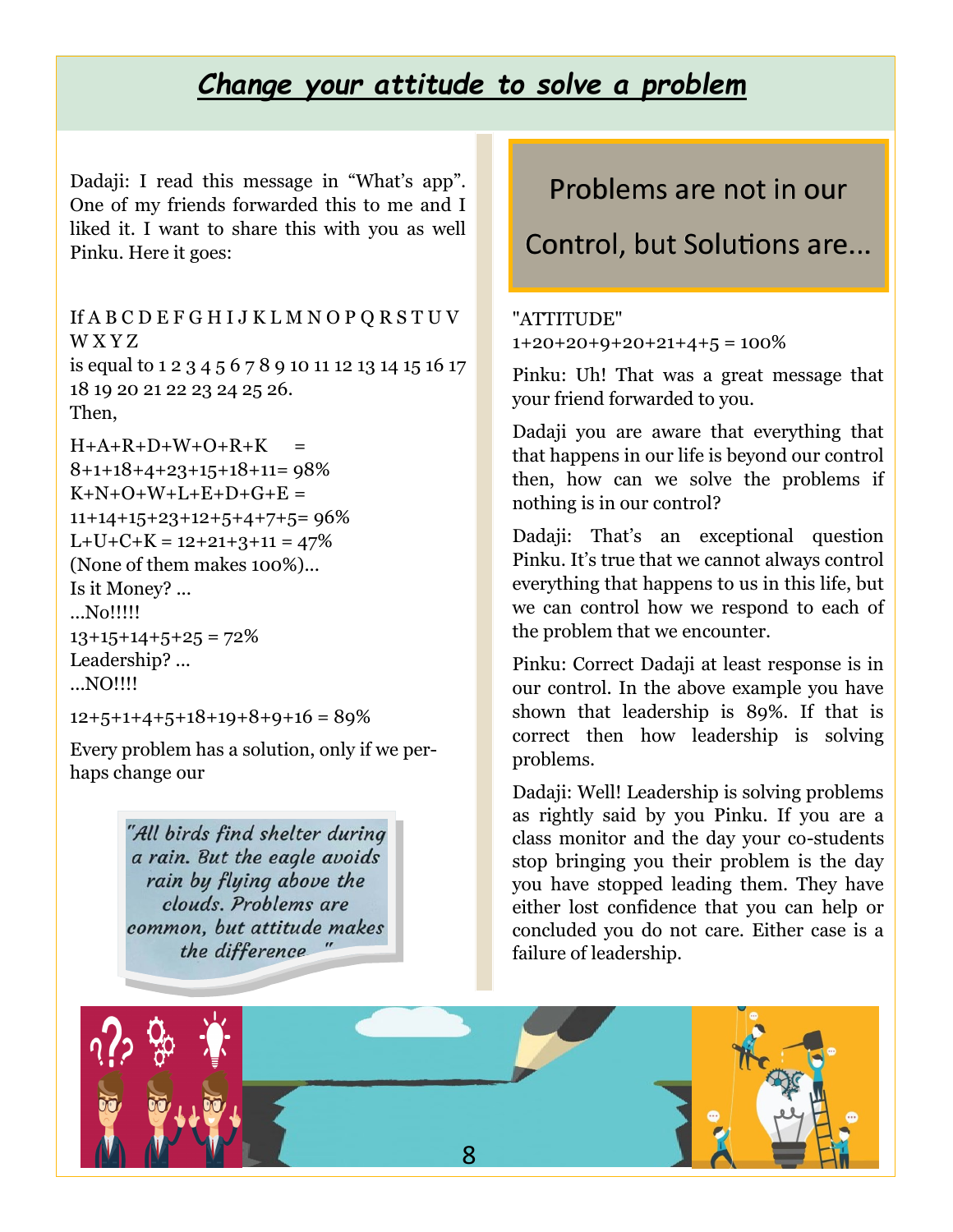#### *Listening a problem 1/2 ends it*

Pinku: Understood Dadaji. When I was monitor, I even realized that it's easy to solve problems as I listen to the co-students problems carefully.

Dadaji: Ah! That's called empathy Pinku. It has four steps

- 1. Deep Listening
- 2. Probing/Questioning
- 3. Take a standpoint and
- 4. Agreement.

Deep listening is a way of listening where we are fully present without trying to immediately control or judge a situation.

Probing/Questioning is about asking questions to understand what happened so that you can arrive at a workable solution.

Take a standpoint is fully understand each other perspectives/opinions.

Agreement is a closure of problem by mutually agreeing to actions that are required to be taken.



## Mutual Agreement is the closure of all Problems

Pinku: Ah! Empathy… That reminds me of another doubt I have Dadaji. If I have skillset of pleasing everyone isn't that the end of all problems?

Dadaji: Well! Pleasing doesn't achieve what you think it does. You may hope that by winning the favor of others, they will take care of you. Unfortunately, you've found the opposite is true. All it does is make you completely dependent on their goodwill. People view pleaser as more of a problem than as someone who is useful and truly helpful. Moreover, you are not being your authentic self.

When you are overly focused on pleasing others, your behavior becomes insincere. In trying to make others happy, you lose yourself entirely. So take it off from your mind that pleasing brings in solutions to problems. No! It's you who has to take stride and solve problems yourself.

Pinku: Is finding alternatives a good solution to problems?

Dadaji: Hmm…! Well noting of alternatives no matter how silly, is an excellent discovery process. Once you have listed alternatives, be open to their possibilities. Make notes on those that:

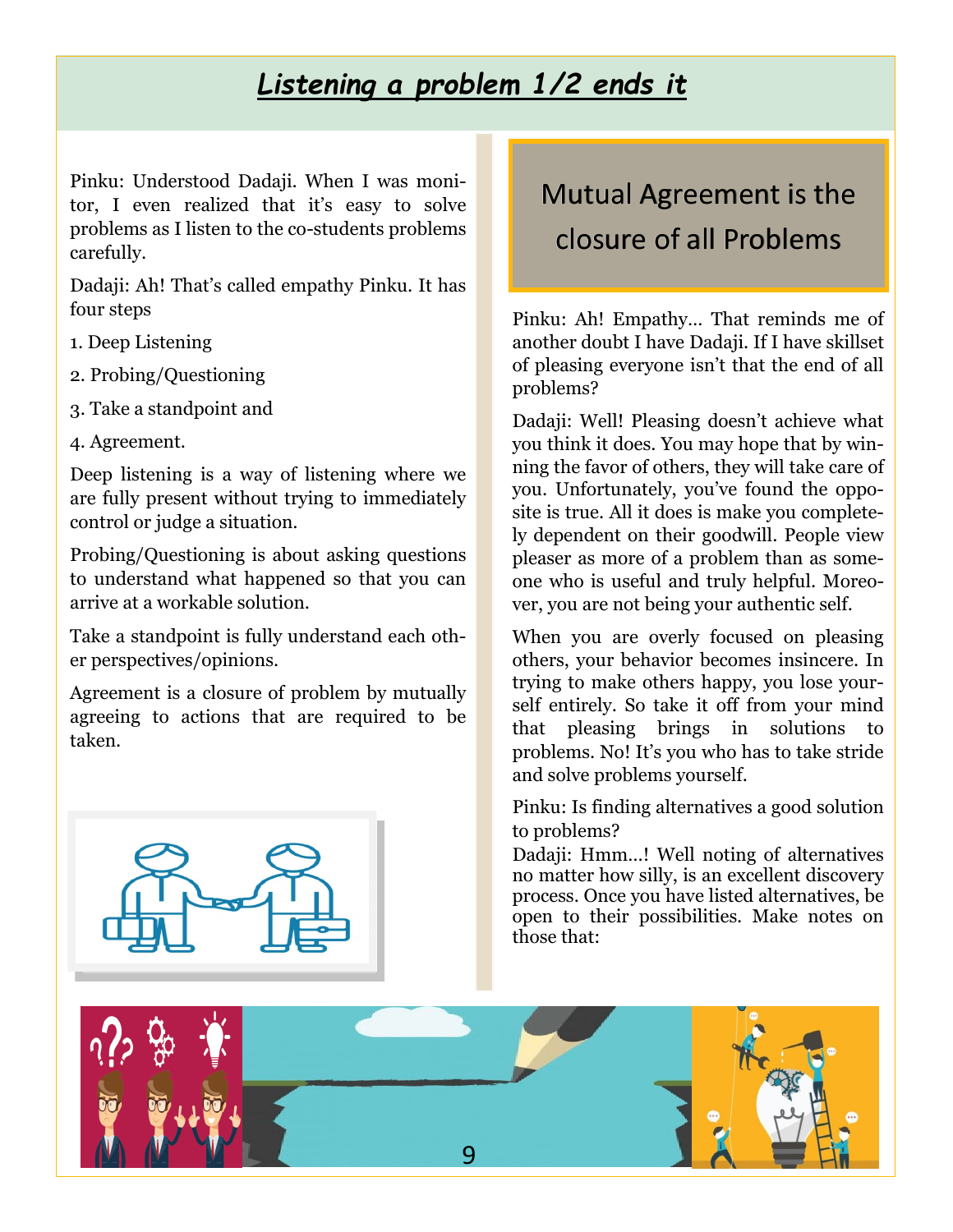#### *Rest can solve problems*

- Need more information
- Are new solutions
- Can be combined or eliminated
- Will meet opposition
- Seem promising or exciting

That will lead you to a solution. I would say finding alternatives is one another strategy to solve problems but not the ultimate one.

Pinku: How true! Dadaji tell me one thing does resting or relaxing can help resolve a problem?

- $\Rightarrow$  Rest gives more energy
- $\Rightarrow$  Relaxation gives better sleep
- $\Rightarrow$  Rest helps increase concentration
- $\Rightarrow$  Rest gives better problem-solving abilities
- $\Rightarrow$  Rest and relaxation gives greater efficiency
- $\Rightarrow$  Rest and relaxation ensures smoother emotions — less anger, crying, anxiety, frustration
- $\Rightarrow$  Rest results in less headaches and pain
- $\Rightarrow$  Relaxation and sleep gives the heart a rest by slowing the heart rate
- $\Rightarrow$  Rest reduces blood pressure
- $\Rightarrow$  Rest and sleep slows the rate of breathing,



#### Choose the Right Alternatives

#### and Solve the Problems

which reduces the need for oxygen

- $\Rightarrow$  Rest increases blood flow to the muscles
- $\Rightarrow$  Rest decreases muscle tension

Pinku: Hmm… that was useful information Dadaji. What are your thoughts on curiosity and optimism? Are they good tools for problem solving?

Dadaji: Pinku my favorite words are curiosity and optimism. I think if you are curious, you create opportunities, and then you open the doors to creativity which creates possibilities. The possibilities lead to optimism and optimism will lead to right direction in planning and planning reduces most of the inherent risks and hence you are on track. If you are on track, problems rarely occur.

Pinku: Hmm… so you are trying to say Dadaji, curiosity leads to optimism, optimism leads to planning and planning leads to right direction which if I may say is the path to success.

Dadaji: Uh! Great thoughts... Good job Pinku.

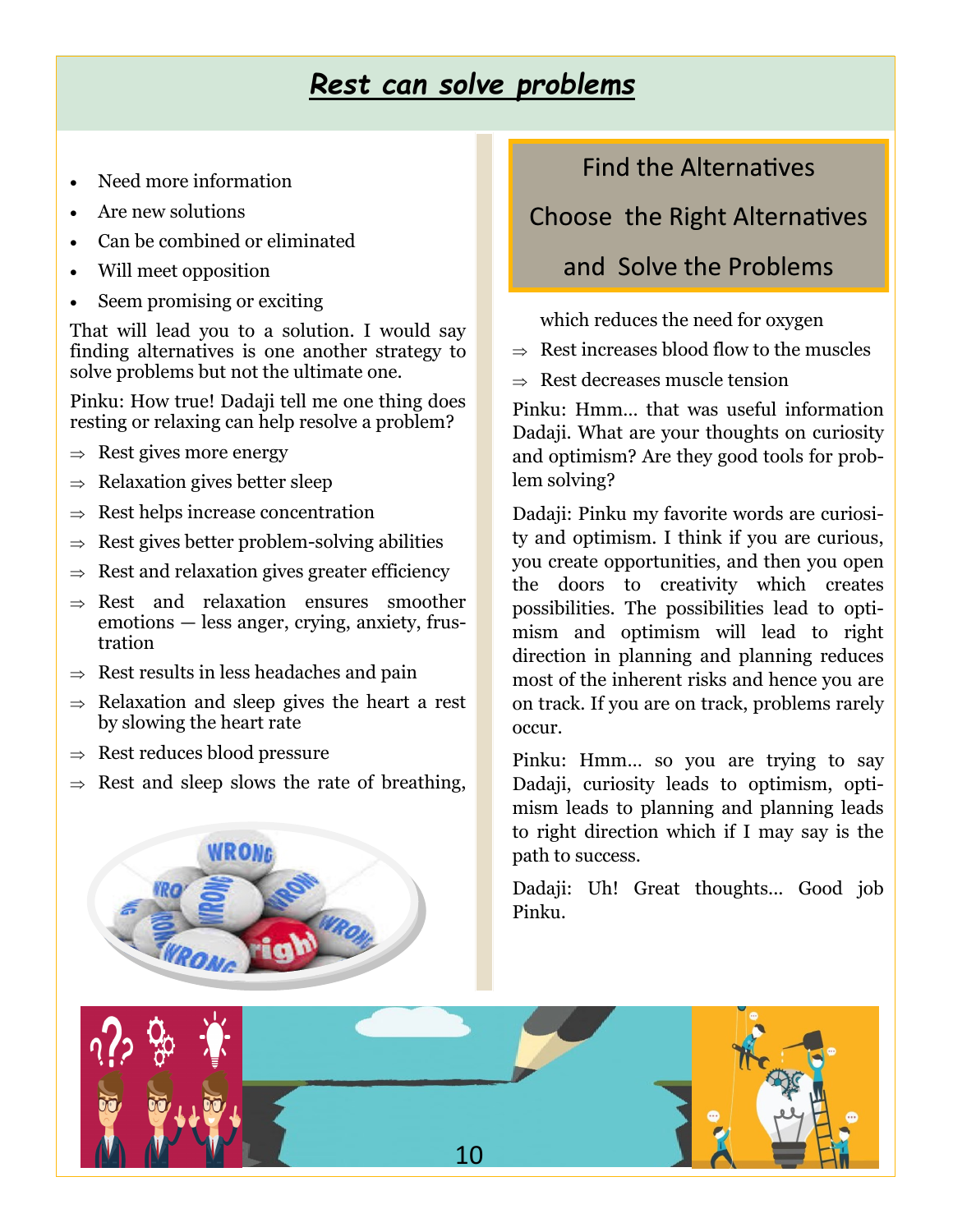#### *Effective thinking solve problems*

Dadaji: Yes Pinku these are called effective questioning method. There are number of rigid psychological steps involved in problem solving, which is also referred as problem-solving cycle. The steps may not be in sequential order but are effective.

**Step 1 When:** At what time and date did the problem occurred. This is the first step to start the analysis.

**Step 2 Who:** Who were the people involved when the problem had actually occurred?

**Step 3 How:** How was the issue identified?

**Step 4 What:** What was the cause of the problem?

**Step 5 Why:** Why did the incident happen?

**Step 6 What if:** What if; if someone else was also involved?

**Step 7 Where:** Where did the incident occur?

**Step 8 Whom:** With whom might be the evidence available

Pinku: I know these questions but never knew that these questions were so effective in problem solving. Great Dadaji… appreciate it.



### Effective Questioning Leads To

#### Resolving Problems

Dadaji: Not only that Pinku… Psychology has types of thinking involved which help resolve problems. A few of them are:

**1. Creative Thinking:** Creativity is central to solving complex problems, developing new strategies, facilitating innovation, and driving change. Creative problem solving is a way of solving problems or identifying opportunities when conventional thinking has failed. It encourages you to find fresh perspectives and come up with innovative solutions, so that you can formulate a plan to overcome obstacles and reach your goals.

**2. Critical Thinking:** Critical thinking is the disciplined process skillfully conceptualizing, applying analyzing, interpreting, reflecting, evaluating, inference, explain, and to decide the due course of action to resolve a problem.

**3. Selective Thinking:** The process whereby one selects favorable evidence and ignore un-favorable evidence that may not be helpful during investigation of a problem.

**4. Analytical Thinking:** An analytical approach is the use of an appropriate process to break a problem down into the elements necessary to solve it.

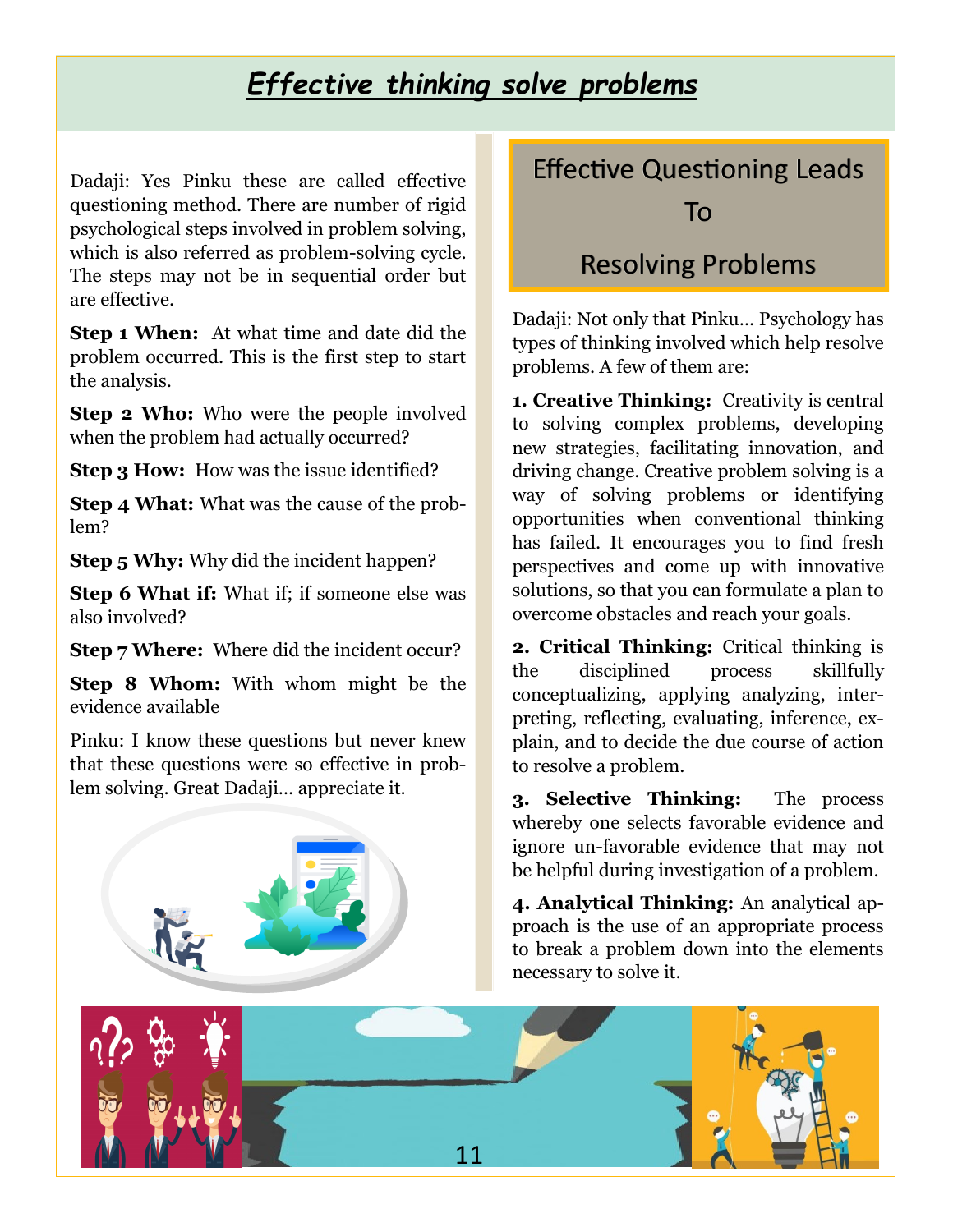#### *Commonsense solve most problems*

Each element becomes a smaller and easier problem to solve.

5. Non-Judgmental Thinking: The nonjudgmental thinking is to be mindful of each aspect and evidence during problem solving. Everybody in the arena of problem is treated equally and final decision is taken based on evidences, facts and figures.

Pinku: uh! That was a great teaching Dadaji… Dadaji I also heard something called out of box thinking. Will that help resolve problems?

Dadaji: Yes Pinku I missed that in my list. To understand out of the box thinking you should first know inside the box thinking. Inside the box thinking is gained through experience trial and tested versions that you are already aware of or you are comfortable with those quick win solutions. Out of the box thinking requires you to unlearn everything that you have learnt in past, wear a new thinking hat, see every situation as being opportunity to solve a problem and choose a solution that probably nobody would think in normal course of action.

Pinku: Oh! Can I call them as unconventional thinking processes?



#### Helping Each Other

#### Resolve the Problems

Dadaji: Yes certainly and rightly said Pinku. It is also referred to as lateral thinking looking at things from a new perspective. It generally means creative thinking.

Pinku: How about using common sense to solve problems.

Dadaji: To be very frank Pinku, most of the problems get resolved using normal intelligence also called as common sense. Common sense is nothing but if a problem is given to 100 people, nearly 90 people will come back with the same solution or similar thinking.

Generally in order to resolve a problem quickly, we often ignore common sense or normal intelligence which every human naturally have. We see the problem very big and start thinking innovatively and out of the box. Not required, having normal thinking resolves 90% of the problems.

Pinku: Hmm… so your common sense to resolve a problem first and then if it is not getting result, go for out of the box thinking.

Dadaji: Exactly. Every problem does not require out of the box thinking.

Pinku: Is it easy to resolve every problem?